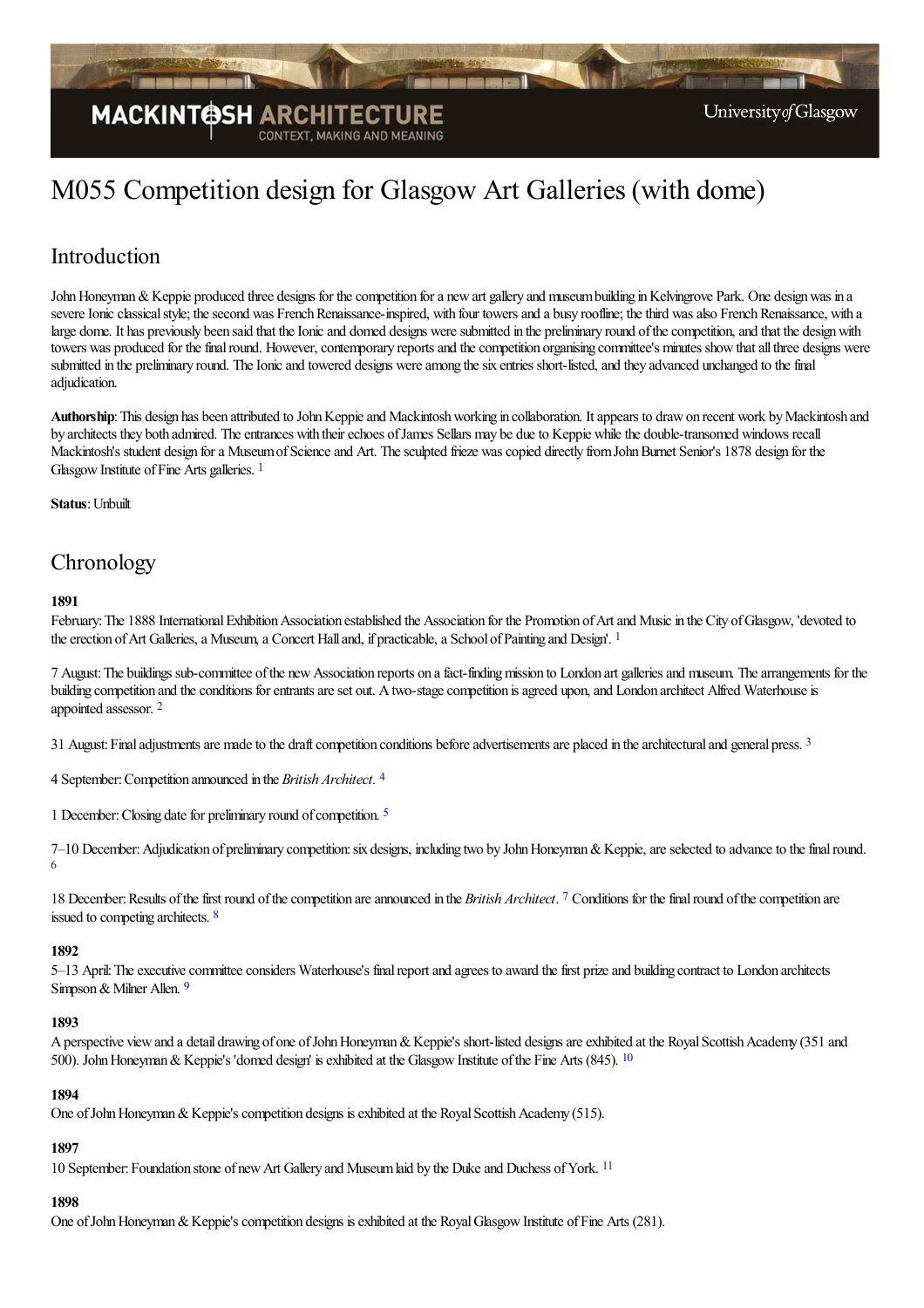# <span id="page-1-0"></span>Description

## Background to the competition

In early 1891 Glasgow's 1888 International Exhibition Association established an Association for the Promotion of Art and Music in the City of Glasgow. The aim of this new organisation was to build 'Art Galleries, a Museum, a Concert Hall and, if practicable, a School of Painting and Design' for the city. Surplus funds from the 1888 Exhibition totalling £46,000 would contribute to the construction of the new building, while the new Association's executive committee, which included representatives of Glasgow Corporation, was to raise additional funds amounting to £92,000. The new building would be constructed in Kelvingrove Park, site of the [1](#page-3-13)888 Exhibition, to replace and greatly expand the existing gallery in Kelvingrove House. <sup>1</sup>

<span id="page-1-2"></span><span id="page-1-1"></span>During the summer, the new Association's buildings sub-committee undertook a fact-finding mission to art galleries and museums in London, and its findings were reported to the executive committee in early August. The following month the format and conditions of the competition were arranged and Alfred Waterhouse was appointed assessor. It was described as a 'double competition', comprising preliminary and final rounds, with separate conditions to be issued for each round. The competition was announced in early September in the *British Architect* and other journals. <sup>[2](#page-3-14)</sup>

<span id="page-1-3"></span>In the preliminary round, entrants were to submit sketch plans only. From these, no fewer than five entries would be short-listed for the final round, in which plans, elevations and sections would be submitted. An honorarium of £100 would be paid to each of the short-listed architects. <sup>[3](#page-3-15)</sup> The draft conditions for the preliminary round stipulated that the new building should consist of a concert hall, picture galleries, a museum and a school of design; that it should have two floors plus basement, with the possibility of being easily extended or built in separate blocks; and that the concert hall should give access to the museum on the ground floor and the galleries above. The extent of wall and floor space for the galleries was specified, and the budget was not to exceed £120,000. The conditions also recommended the inclusion of two quadrangles to increase space for the museum and admit more light. Unknown, but apparently minor, revisions were made to the conditions before publication. [4](#page-3-16)

## <span id="page-1-4"></span>Competition results

The results of the preliminary round were announced in the *British Architect* on 18 December 1891. Waterhouse selected six designs to advance to the final round. Two of these were by John Honeyman & Keppie, an outcome which gave rise to some controversy (see 'Reception' below). The other successful architects were Malcolm Stark & Rowntree of Glasgow; Thomas Manly Deane of Sir Thomas N. Deane & Son, Dublin; Treadwell & Martin of London; and John W. Simpson & E. J. Milner Allen of London.<sup>[5](#page-3-17)</sup>

<span id="page-1-7"></span><span id="page-1-6"></span><span id="page-1-5"></span>Although the contest was described at the outset as a double competition, and fresh conditions were issued, it seems that the second round simply gave the six short-listed architects the opportunity to revise their original designs in light of the newly issued conditions. In reviews published following the announcement of the final result, the six designs were sometimes referred to using the numbers given to them in the preliminary round, strongly suggesting that no new designs were submitted. <sup>[6](#page-4-0)</sup> Simpson & Milner Allen were awarded first prize, and following some revision their design was built between 1892 and 1901. <sup>[7](#page-4-1)</sup> The executive committee's acceptance of Waterhouse's choice for first place was not unanimous, however: minutes show that one committee member, city councillor Shearer, dissented, favouring one of John Honeyman & Keppie's designs instead. [8](#page-4-2)

#### <span id="page-1-8"></span>Design

John Honeyman & Keppie submitted a total of three designs. Two of these were short-listed: one in a severe Ionic classical style; the second a French Renaissance-inspired design, with four towers and a busy roofline. A third was also French Renaissance design, with a large dome and was described in a review of the post-competition exhibition of sketch designs submitted in the preliminary round. <sup>[9](#page-4-3)</sup>

<span id="page-1-9"></span>John Honeyman & Keppie's third design followed the other two in its planning: it was arranged around a central hall, with galleries and museum spaces at the E. of the ground floor and on the entire first floor, and the administration and art school on the ground floor on the W. side. The art school was ultimately omitted from the built design and a separate, new building constructed for the existing municipal School of Art. Like the second scheme, it showed some French Renaissance influences. Its dominant feature was a tall dome over the central hall, which perhaps derived from Robert Rowand Anderson's 1887 dome for Edinburgh University, and pairs of square domed pavilions flanked the N. and S. entrances.  $10$ 

<span id="page-1-11"></span><span id="page-1-10"></span>The design may have been a combined effort by Keppie and Mackintosh. Some features, such as the double-transomed windows recall Mackintosh's student design for a Museum of Science and Art. Others, such as the entrances with their echoes of James Sellars, might be due to Keppie. The sculpted frieze was copied directly from John Burnet Senior's 1878 design for the Glasgow Institute of Fine Arts galleries. <sup>[11](#page-4-5)</sup>



## Reception

<span id="page-1-12"></span>There was extensive coverage of the competition in the architectual press. All six selected designs from the first round were published in the months immediately following the competition and, interestingly, John Honeyman & Keppie's third design was also reproduced, in December 1892, apparently the only non-short-listed design to be illustrated. <sup>[12](#page-4-6)</sup>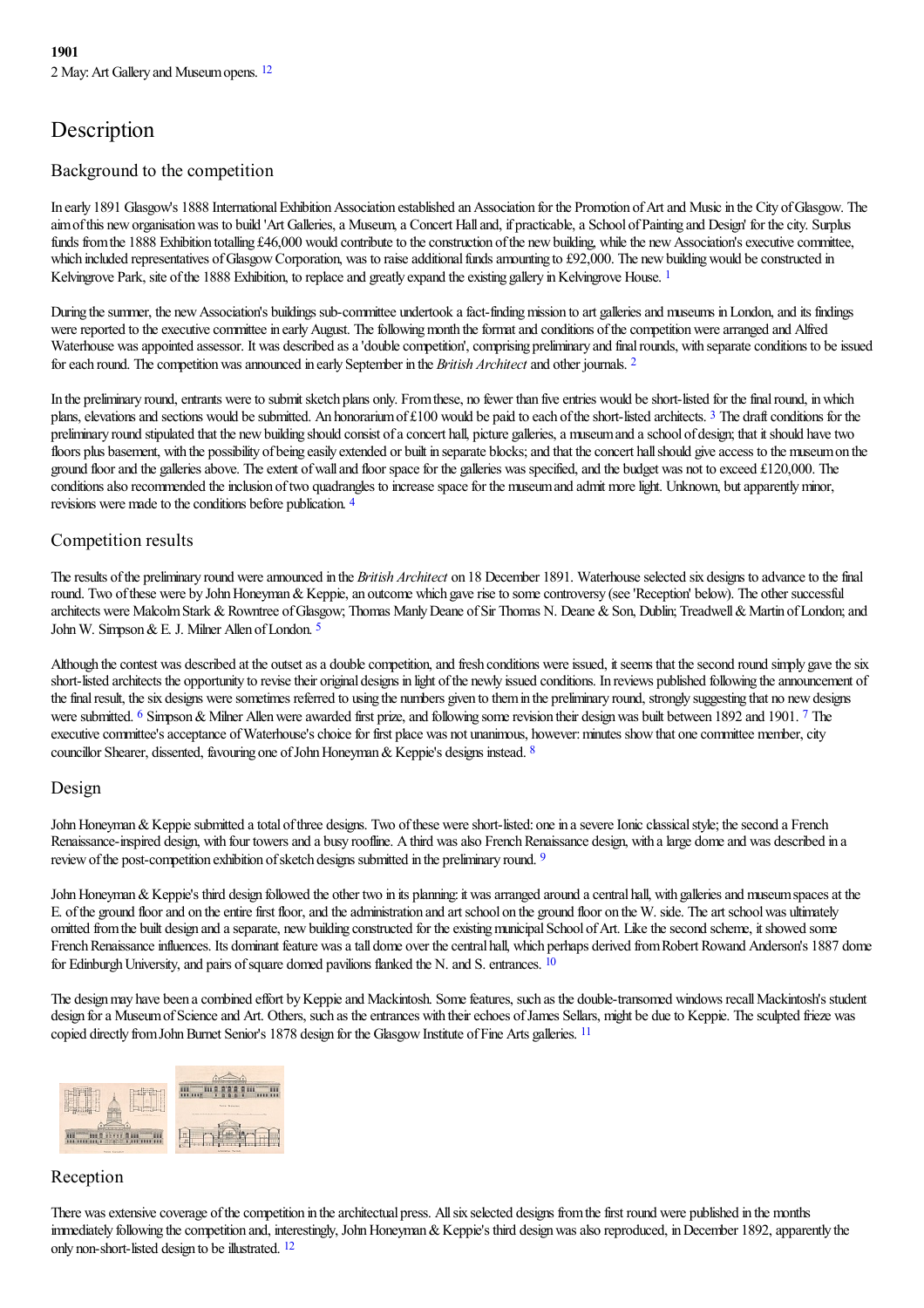<span id="page-2-0"></span>The practice's third design was reviewed in the *Builder*, which concluded that 'in plan [it is] not essentially differing from the two designs included in the six selected. The elevations are classical, broad and restrained. The central feature is a dome which is not very obvious in plan, but is very good in outline and design. It distinctly recalls the dome recently added by Dr Rowand Anderson to Edinburgh University.' <sup>[13](#page-4-7)</sup>

<span id="page-2-1"></span>In 1893, the practice exhibited their competition designs. Included at the Glasgow Institute of the Fine Arts was their 'domed design' which the *Glasgow Herald* critic deemed 'perhaps the best exterior of the three they submitted'. A perspective and a detail drawing, probably of the second short-listed design, were exhibited at the Royal Scottish Academy but the *Glasgow Herald* review only mentioned it in passing. <sup>[14](#page-4-8)</sup>

Like many 19th-century architectural contests, the competition itself came in for heavy criticism in the professional press. Following the announcement of the results ofthe preliminary round, the *British Architect* called into question theinclusion oftwo designs by one practice. 'Itseemsalmosta pity that when it was found that two of the designs were sent in by one firm, the best of the rejected designs was not brought in, and its author included amongst the chosen six competitors for the final. This would not have been at all an out of the way proceeding, seeing there were over fifty designs still left to choose from, and such a course could not have failed also to have given satisfaction to the competitors. We make this suggestion on the assumption that Messrs. Honeyman & Keppie will only send one design in the final. This point will probably be determined in the conditions of the competition, but it seems to complicate matters when competitors are allowed to submit more than one design.' <sup>[15](#page-4-9)</sup> The following week after receiving further information, the journal modified its stand by adding, 'If both designs are positively going to the poll, ... we do not for a moment argue that Messrs. Honeyman & Keppie ought to lose the advantage they are honourably entitled to of having two strings to their bow. . So far it has not led to any very great difficulties, but unless it is specifically stated to the contrary, we presume it would be open to the competitors in the Glasgow final, other than Messrs. Honeyman & Keppie, to send in alternative designs.'  $16$ 

<span id="page-2-3"></span><span id="page-2-2"></span>The *Builder* attacked the competition conditions. 'It is abundantly evident that the committee's unfortunate instructions, or, rather, lack of explicit definition, as to the central hall, have completely misled the majority of the competitors, who have most naturally interpreted it as a concert-hall. That this, the crucial feature of the whole design, should have been left so vague and ill-defined in the original instructions is the most unsatisfactory point about the competition .... The first and foremost duty of a committee is to issue precise and definite instructions, in common fairness to competitors. In the present instance nearly all have misinterpreted the principal requirement, and many of the designs have been thrown out in consequence. Either the committee did or did not know their own minds; if they did, they should have given unmistakable expression to their wishes; if they did not, they should have said so plainly, and left the competitors a free hand.' [17](#page-4-11)

<span id="page-2-5"></span><span id="page-2-4"></span>The article also questioned the appropriateness to Glasgow of the winning design, suggesting perhaps a local correspondent as author of the article: '...the award has been given to a design that embodies, skilfully enough, the latest "London fashion". The commercial capital of the North, grey, grimy, and damp, yet palatial Glasgow, has an architectural character of its own that is well worth studying. It is a pity that the new Art Galleries will hardly be in keeping with this character.' [18](#page-4-12)

# People

# Job Book

The job books of Honeyman & Keppie (later Honeyman, Keppie & Mackintosh) are now held by The Hunterian, University of Glasgow and include four volumes related to the Mackintosh period. The books were used by thefirmto keep a project-by-project, day-by-day record ofcontractors, suppliersand expenditure. The name of a project and/or client is usually at the top of the left-hand page, followed by information about tradesmen who tendered. The name ofthe measurer (quantity surveyor) is usually at thetop oftheright-hand page, followed by information about payments to contractorsand suppliers. All ofthe data for M055 is entered in the tables below.

Page numbering is not consistent in the job books. Sometimes a single number refers to a double-page spread and sometimes each page is individually numbered. Here, each image of a double-page spread is identified by the number given at the top of the left-hand page. (Images of all of the pages from the four job books can be found at **Browse Job Books**, Visit Book and Cash Book.)

The following information about M055 has been extracted from the job books:

# Documents

## Images

# Bibliography

## Published

- Alan Crawford, *Charles Rennie Mackintosh*, London: Thames & Hudson, 1995, pp. 19–20
- Thomas Howarth, *Charles Rennie Mackintosh and the Modern Movement*, London:Routledge &Kegan Paul, 2nd edn, 1977, pp. 59–60
- Perilla Kinchin and Juliet Kinchin, *Glasgow's Great Exhibitions: 1888, 1901, 1911, 1938, 1988*, Wendlebury, Oxon:White Cockade, 1988, pp.  $\bullet$ 55–8
- Pamela Robertson, 'Mackintosh and Italy' in Pamela Robertson,ed., *Charles Rennie Mackintosh: The Architectural Papers*, Wendlebury, Oxon: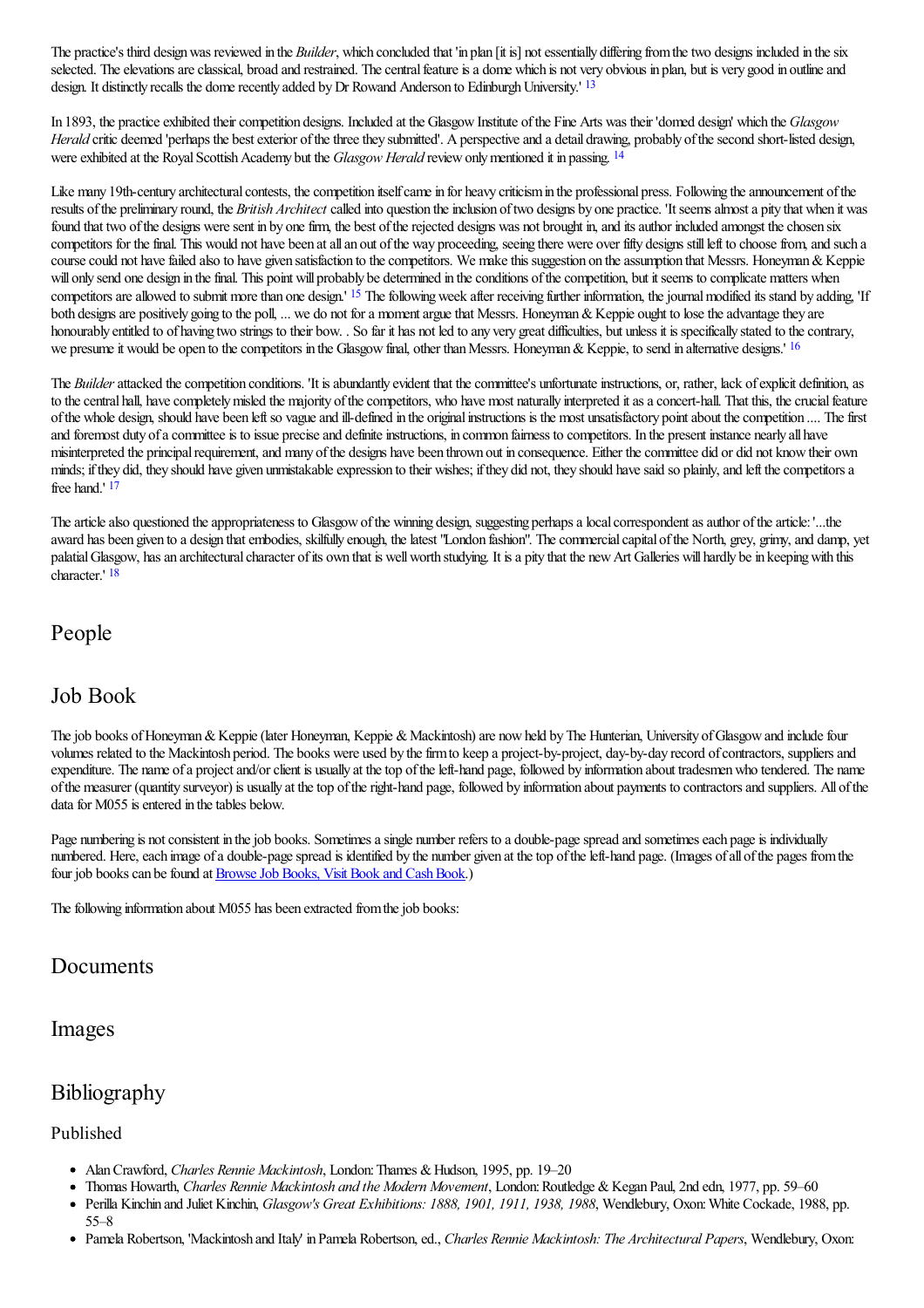White Cockade in association with the Hunterian Art Gallery, 1990, pp. 65–88

- David Walker, 'The GlasgowYears', inWendyKaplan, *Charles Rennie Mackintosh*, NewYork &London:Abbeville Press, 1996, p. 125
- David Walker, 'The Early Works of Charles Rennie Mackintosh', in Nikolaus Pevsner and J. M. Richards, eds, *The Anti-Rationalists*, London: Architectural Press, 1973, pp. 117–19
- David Walker, 'Mackintosh on Architecture', in Pamela Robertson, ed., *Charles Rennie Mackintosh: The Architectural Papers*, Wendlebury, Oxon: White Cockade in association with the Hunterian Art Gallery, 1990, pp. 153–79
- *Academy Architecture*, 13, January 1898, p. 78
- *British Architect*, 18 December 1891, p. 450; 25 December 1891, p. 506; 10 June 1892, pp. 426, 430–1; 8 July 1892, pp. 23, 26; 26 August, pp. 148, 154–5; 2 September 1892, pp. 168, 174–5; 2 December 1892, pp. 406, 411, 413
- *Builder*, 23 April 1892, pp. 317–18; 30 April 1892, pp. 335–6; 25 June 1892, pp. 502, 513–16
- *Building News*, 10 June 1892, pp. 795–9; 17 June 1892, pp. 845–6
- *Glasgow Herald*, 14 April 1892, p. 4; 18 February 1893, p. 4; 4 March 1893, p. 4

#### Unpublished

• Glasgow City Archives Collection: Association for the Promotion of Art and Music in the City of Glasgow, executive committee minutes, D-TU 1/9

Notes:

<span id="page-3-0"></span>**[1](#page-0-0)**:David Walker, 'The EarlyWorks ofCharles Rennie Mackintosh', inNikolaus Pevsnerand J. M. Richards,eds, *The Anti-Rationalists*, London: Architectural Press, 1973, p. 118.

<span id="page-3-1"></span>**[2](#page-0-1)**:GlasgowCityArchives Collection:Association for the Promotion for Artand Musicin the City ofGlasgow,executivecommittee minutes, D-TU1/9, 2 February 1891.

<span id="page-3-2"></span>**[3](#page-0-2)**: Glasgow City Archives Collection: Association for the Promotion for Art and Music in the City of Glasgow, executive committee minutes, D-TU 1/9, 7 August 1891.

<span id="page-3-3"></span>**[4](#page-0-3)**:GlasgowCityArchives Collection:Association for the Promotion for Artand Musicin the City ofGlasgow,executivecommittee minutes, D-TU1/9, 31 August 1891.

<span id="page-3-4"></span>**[5](#page-0-4)**:*British Architect*, 36, 4 September 1891, p. 171.

<span id="page-3-5"></span>**[6](#page-0-5)**:GlasgowCityArchives Collection:Association for the Promotion for Artand Musicin the City ofGlasgow,executivecommittee minutes, D-TU1/9, 30 November 1891.

<span id="page-3-6"></span>**[7](#page-0-6)**:GlasgowCityArchives Collection:Association for the Promotion for Artand Musicin the City ofGlasgow,executivecommittee minutes, D-TU1/9, 30 November 1891; Assessor's Report, 10 December 1891.

<span id="page-3-7"></span>**[8](#page-0-7)**:*British Architect*, 36, 18 December 1891, p. 450.

<span id="page-3-8"></span>**[9](#page-0-8)**: Glasgow City Archives Collection: Association for the Promotion for Art and Music in the City of Glasgow, executive committee minutes, D-TU 1/9, 18 December 1891.

<span id="page-3-9"></span>[10](#page-0-9): Glasgow City Archives Collection: Association for the Promotion for Art and Music in the City of Glasgow, executive committee minutes, D-TU 1/9, 5 and 13 April 1892.

<span id="page-3-10"></span>**[11](#page-0-10)**:*Glasgow Herald*, 18 February 1893, p. 4.

<span id="page-3-11"></span>**[12](#page-0-11)**:*Glasgow Herald*, 11 September 1897, p. 9.

<span id="page-3-12"></span>**[13](#page-1-0)**:'GlasgowInternationalExhibition', *Glasgow Herald*, 3 May 1901, p. 11.

<span id="page-3-13"></span>[14](#page-1-1): Glasgow City Archives Collection: Association for the Promotion for Art and Music in the City of Glasgow, executive committee minutes, D-TU 1/9, 2 February 1891; Perilla Kinchin and Juliet Kinchin, *Glasgow's Great Exhibitions: 1888, 1901, 1911, 1938, 1988*, Wendlebury, Oxon:White Cockade, 1988, pp. 55–7.

<span id="page-3-14"></span>[15](#page-1-2): Glasgow City Archives Collection: Association for the Promotion for Art and Music in the City of Glasgow, executive committee minutes, D-TU 1/9; *British Architect.*, 35, 4 September 1891, p. 171.

<span id="page-3-15"></span>**[16](#page-1-3)**: Glasgow City Archives Collection: Association for the Promotion for Art and Music in the City of Glasgow, executive committee minutes, D-TU 1/9, 7 August 1891.

<span id="page-3-16"></span>[17](#page-1-4): Glasgow City Archives Collection: Association for the Promotion for Art and Music in the City of Glasgow, executive committee minutes, D-TU 1/9, 7 August 1891; 26 August 1891; 31 August 1891.

<span id="page-3-17"></span>**[18](#page-1-5)**:*British Architect*, 36, 18 December 1891, p. 450.